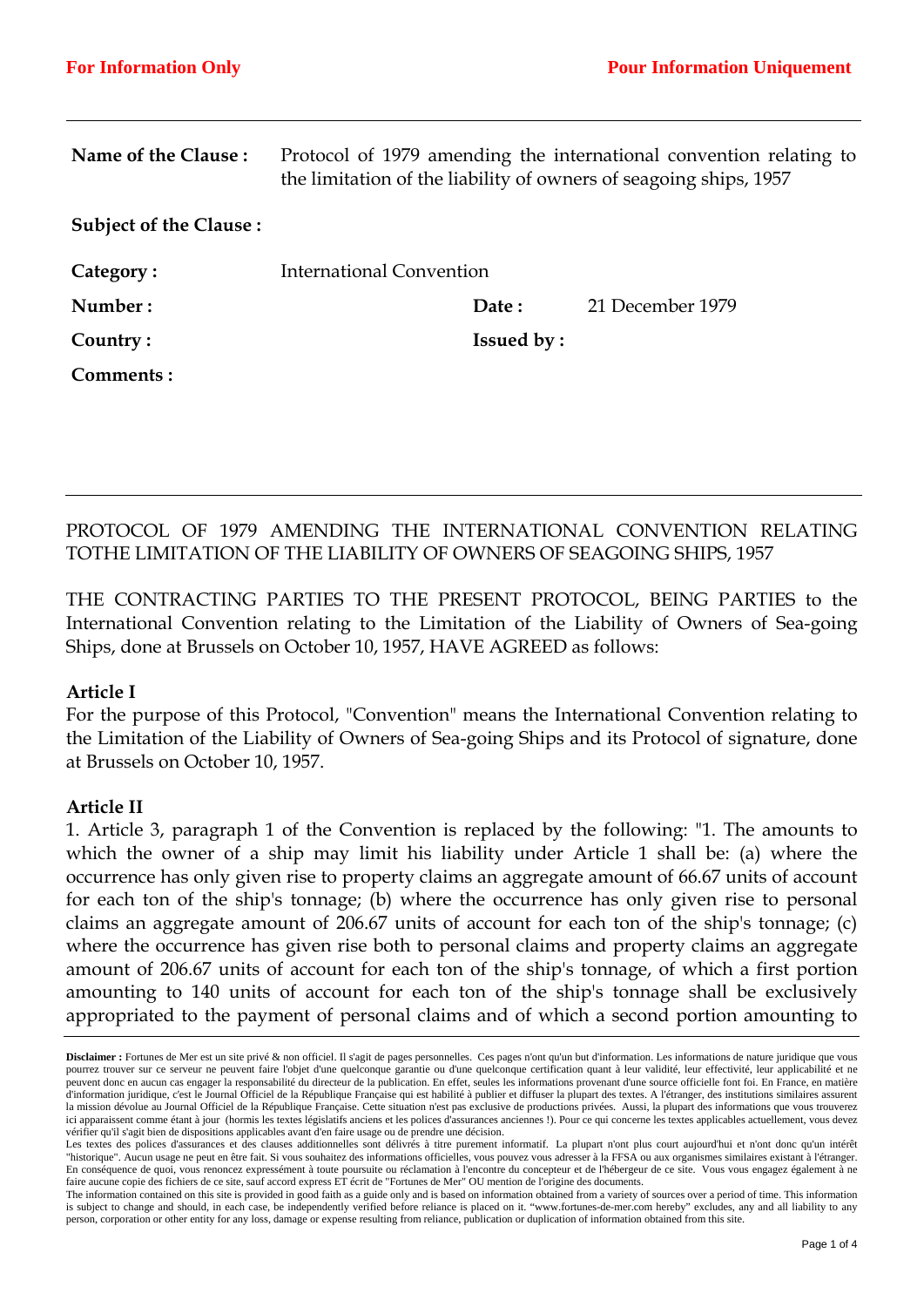66.67 units of account for each ton of the ship's tonnage shall be appropriated to the payment of property claims.

Provided however that in cases where the first portion is insufficient to pay the personal claims in full, the unpaid balance of such claims shall rank rateably with the property claims for payment against the second portion of the fund."

2. Article 3. paragraph 6 of the Convention is replaced by the following: "6. The unit of account mentioned in paragraph 1 of this Article is the Special Drawing Right as defined by the International Monetary Fund. The amounts mentioned in that paragraph shall be converted into the national currency of the State in which limitation is sought on the basis of the value of that currency on the date on which the shipowner shall have constituted the limitation fund, made the payment or given a guarantee which under the law of that State is equivalent to such payment.

The value of the national currency, in terms of the Special Drawing Rights, of a State which is a member of the International Monetary Fund, shall be calculated in accordance with the method of valuation applied by the International Monetary Fund in effect at the date in question for its operations and transactions. The value of the national currency, in terms of the Special Drawing Right, of a State which is not a member of the International Monetary Fund, shall be calculated in a manner determined by that State. Monetary Fund, shall be calculated in a manner determined by that State.

"7. Nevertheless, a State which is not a member of the International Monetary Fund and whose law does not permit the application of the provisions of the paragraph 6 of this Article may, at the time of ratification of the Protocol of 1979 or accession thereto or at any time thereafter, declare that the limits of liability provided for in this Convention to be applied in its territory shall be fixed as follows: (a) in respect of paragraph 1, (a) of this Article, 1000 monetary units; (b) in respect of paragraph 1, (b) of this Article, 3100 monetary units; (c) in respect of paragraph 1, (c) of this Article, 3100, 2100 and 1000 monetary units, respectively.

The monetary unit referred to in this paragraph corresponds to 65.5 milligrams of gold of millesimal fineness 900. The conversion of the amounts specified in this paragraph into the national currency shall be made according to the law of the State concerned.

"8. The calculation mentioned in the last sentence of paragraph 6 of this Article and the conversion mentioned in paragraph 7 of this Article shall be made in such a manner as to express in the national currency of the State as far as possible the same real value for the amounts in paragraph 1 of this Article as is expressed there in units of account. States shall communicate to the depositary the manner of calculation pursuant to paragraph 6 of this Article or the result of the conversion in paragraph 7 of this Article, as the case may be, when depositing an instrument of ratification of the Protocol of 1979 or of accession thereto or when availing themselves of the option provided for in paragraph 7 of this Article and whenever there is a change in either."

3. Article 3, paragraph 7 of the Convention shall be renumbered Article 3, paragraph 9.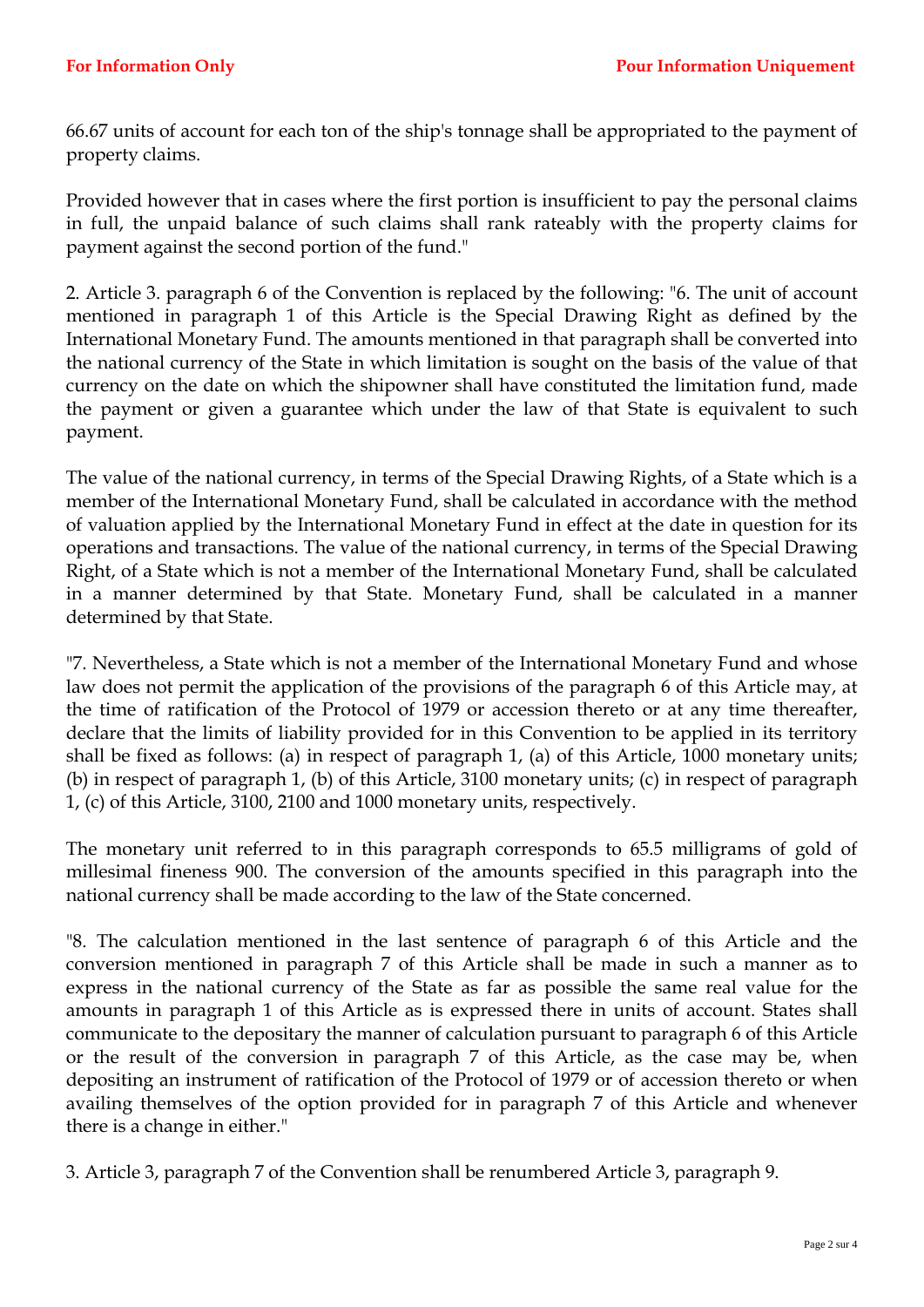## **Article III**

This Protocol shall be open for signature by the States which have signed the Convention or which are Parties thereto.

# **Article IV**

1. This Protocol shall be ratified.

2. Ratification of this Protocol by any State which is not a Party to the Convention shall have the effect of ratification of the Convention.

3. The instruments of ratification shall be deposited with the Belgian Government.

## **Article V**

1. States not referred to in Article III may accede to this Protocol.

2. Accession to this Protocol shall have the effect of accession to the Convention.

3. The instruments of accession shall be deposited with the Belgian Government.

#### **Article VI**

1. This Protocol shall come into force three months after the date of the deposit of six instruments of ratification or accession.

2. For each State which ratifies this Protocol or accedes thereto after the sixth deposit, this Protocol shall come into force three months after the deposit of its instrument of ratification or accession.

### **Article VII**

1. Any Contracting Party may denounce this Protocol by notification to the Belgian Government.

2. The denunciation shall take effect one year after the date on which the notification has been received by the Belgian Government.

### **Article VIII**

1. Each State may at the time of signature, ratification or accession or at any time thereafter declare by written notification to the Belgian Government which among the territories for whose international relations it is responsible, are those to which the present Protocol applies. The Protocol shall three months after the date of the receipt of such notification by the Belgian Government extend to the territories named therein, but not before the date of the coming into force of the Protocol in respect of such State.